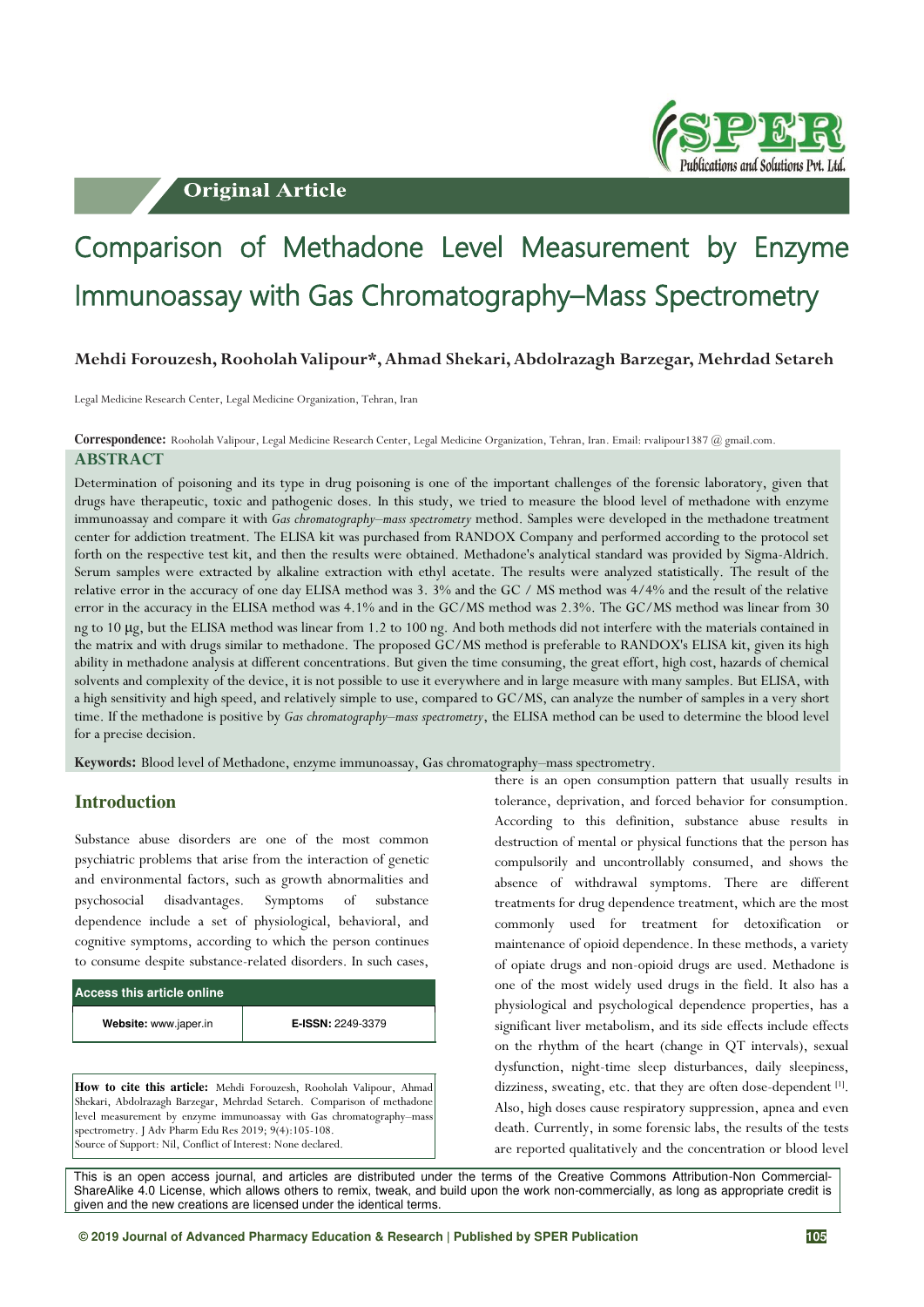of the drug is not measured. This would confuse the relevant medical practitioner to determine the cause of death, and he asks whether the drug is found to be at treatment level or poisoning, or even at a fatal level. Therefore, it is the responsibility of the laboratory to identify the blood level of drugs with specific and sensitive methods. ELISA is a method that requires a very low sample (generally less than 100 microliters). Also, given that many samples can be tested in less than 2 or 3 hours, and the equipment and consumables are much cheaper than chromatographic methods, and also have a specificity and sensitivity, it can be used as a suitable method for legal toxicology. By this study, we can compare the results of the two methods mentioned above in measuring methadone levels and identify the disadvantages and advantages of both methods in the legal toxicology lab. Methadone is a solid drug with a chemical formula of C21H27NO and a molecular weight of 309.4 which has a melting temperature of 78 degrees Celsius and is soluble in water. Methadone is rapidly absorbed after oral ingestion and is widely distributed in tissues that have high concentrations in liver, lungs, kidneys, and blood. It passes through the pair and also secretes in milk. Its metabolism is catalyzed by the CYO3A4 iso-enzyme, Citro Chrome P450.

| Table 1: Methadone concentrations in different tissues |                            |                       |  |  |  |  |
|--------------------------------------------------------|----------------------------|-----------------------|--|--|--|--|
| <b>Tissue</b>                                          | Methadone mg/L $(\mu g/g)$ | EDDP mg/L $(\mu g/g)$ |  |  |  |  |
| Blood                                                  | $0-3(1, 2, 21)$            | $0-0.4(0.1, 10)$      |  |  |  |  |
| Bile                                                   | $1.1 - 75(13, 18)$         | $0.2 - 315(41, 18)$   |  |  |  |  |
| Brain                                                  | $0.23 - 2.2(0.9, 7)$       |                       |  |  |  |  |
| Kidney                                                 | $0.51 - 18.3(3.5, 19)$     | $0.5-3.1(1.2, 14)$    |  |  |  |  |
| Liver                                                  | $0.05-49.5(6, 23)$         | $0.02-2.7(0.6, 16)$   |  |  |  |  |
| Lung                                                   | $1.6 - 110(16, 17)$        | $0.01-0.98(0.2, 10)$  |  |  |  |  |
| Spleen                                                 | $1.6 - 20.9(5.3, 7)$       | $0-0.98(0.7, 4)$      |  |  |  |  |
| Urine                                                  | $0.52 - 76.2(21, 22)$      | $0.4 - 46.2(11, 17)$  |  |  |  |  |

An ELISA test, called the Enzyme-Linked Immunosorbent Assay, is a simple biochemical laboratory method with high sensitivity that can analyze a large number of samples simultaneously. This method is used in immunology to detect the presence of an antibody or antigen in a test sample that is commonly used as a diagnostic tool in medicine and pathology as well as in quality control tests in many industries. ELISA is based on the measurement of the antigen and antibody color scheme [2]. One of the most advanced devices used in iinstrumental analysis is to separate compounds via gas chromatography and then detect them via a mass spectrometer. In fact, gas chromatography mass spectrometry (GC-MS) is a device that classifies the pregnant gas molecules based on their mass, separates them in terms of their mass, and measures their amount in the solution [3]. These devices are widely used in identifying toxins and measuring

their residues in foodstuffs, in the pharmaceutical, petrochemical, etc. industries for the isolation and identification of unknown compounds with low boiling point. In simple terms, a mass spectrometer performs three operations: first, it evaporates objects with different evaporation powers. Second, it converts the molecules of vapor into ions, and eventually separates the ions by mass to charge ratio (m/z). Since ions that have some positive charge are rarely formed than ions which have one positive charge, z is usually one, so m/z gives ion mass. Hence, a mass spectrometer is a device for the production and determination of mass of ions. When the generated ions are isolated and recorded, the resulting spectrum is called the mass spectrum. In this spectrum, the frequency of each ion is plotted against  $m/z$  [4].

#### **Research Method**

This study was performed to compare serum methadone levels by enzyme immunoassay with Gas chromatography–mass spectrometry. Blanc serum samples were collected for the purpose of the methodology of volunteers who were employed as a staff member in the legal medicine laboratory of Zanjan province, who had no history of consuming any substances or drugs for at least one month before the sampling. 50 serum samples were taken from methadone-treated patients in one of the methadone-treated drug addiction treatment centers. Serum Samples of 5 ml, without protective material, were collected in standard plastic containers and stored until analysis at refrigerated temperature. In this project, the Elisa method was repeatedly investigated by Randox Company Elisa and extraction method and gas chromatography method is briefly referred to GC/MS.

#### **Research Findings**

All data were analyzed using MS-Excel 2013 software and charts were drawn using this software. Blood samples will be used directly in a volume of 100 μl, due to the fact that they do not need sample preparation in the ELISA method, and will be bound to wells tested with pre-blotted antibodies. After binding, the extra material in the sample will be removed from the environment with a Tween 20 solvent. Then, the specimen sampled in the wells will react with the anti-hydrogen antibody indicated by the hydrogen peroxidase enzyme, and again the excess material in the reaction medium will be removed from the rinse aid. Then, a certain volume of H2O2 reactive substance will be added to the reaction medium and will be terminated by reaction with Hcl after 15 minutes. And optical absorption of the specimens will be read by the Elisa photometric apparatus against the standard curve. Appropriate quality control standards will be used to validate the method. The technical specifications included in the Randox company kit are as follows.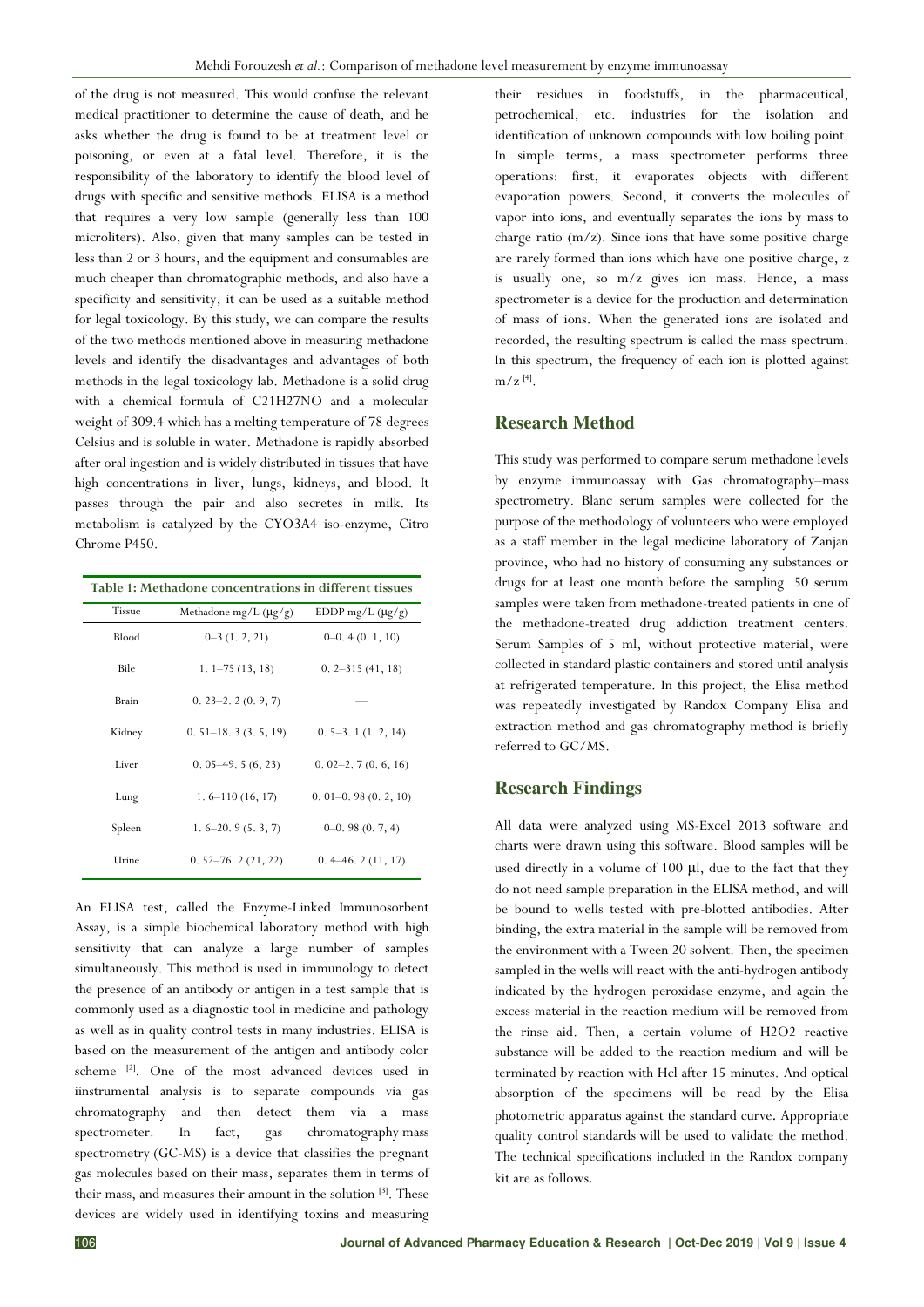| Mehdi Forouzesh et al.: Comparison of methadone level measurement by enzyme immunoassay |  |  |  |
|-----------------------------------------------------------------------------------------|--|--|--|
|                                                                                         |  |  |  |

| Table 2: The limit of detection of the kit |                       |                    |  |  |  |  |
|--------------------------------------------|-----------------------|--------------------|--|--|--|--|
| Analyte                                    | Matrix                | Limit of Detection |  |  |  |  |
| Methadone                                  | Blood<br>$0.18$ ng/ml |                    |  |  |  |  |
|                                            |                       |                    |  |  |  |  |
| Table 3: Kit specificity                   |                       |                    |  |  |  |  |
| Compound                                   |                       | % Cross-Reactivity |  |  |  |  |
| Methadone                                  |                       | 100                |  |  |  |  |
| <b>EDDP</b>                                |                       | $<$ 1              |  |  |  |  |
| <b>EMDP</b>                                |                       | $<$ 1              |  |  |  |  |
| LAAM                                       |                       | $<$ 1              |  |  |  |  |
| Other drugs                                |                       | $\Omega$           |  |  |  |  |

To check the accuracy of one day, three standard samples (with methadone spiked to the sample) were prepared at three levels of control one (50 ng/ml), control two (100 ng/ml) and control three (200 ng/ml), and each of the specimens were divided into five equal parts, which were injected into the machine after extraction in one day.

| Table 4: Results of accuracy on a GC/MS method day |               |                |               |            |           |        |
|----------------------------------------------------|---------------|----------------|---------------|------------|-----------|--------|
|                                                    | Added         |                | Measured      |            |           |        |
|                                                    | Concentration | Run            | Concentration | Mean       | <b>SD</b> | RE%    |
|                                                    | (ng/mL)       |                | (np/ml)       |            |           |        |
| Sample1                                            | 50            | $\mathbf{1}$   | 60            | 54         | 6.3       | -8     |
|                                                    |               | $\overline{2}$ | 56            |            |           |        |
|                                                    |               | 3              | 44            |            |           |        |
|                                                    |               | $\overline{4}$ | 52            |            |           |        |
|                                                    |               | 5              | 58            |            |           |        |
| Sample 2                                           | 100           |                |               | 96.2       | 9.5       | 3.8    |
|                                                    |               | 1              | 107           |            |           |        |
|                                                    |               | $\overline{2}$ | 90            |            |           |        |
|                                                    |               | 3              | 85            |            |           |        |
|                                                    |               | $\overline{4}$ | 105           |            |           |        |
|                                                    |               | 5              | 94            |            |           |        |
|                                                    |               |                |               |            |           |        |
| Sample 3                                           | 200           | 1              | 215           | 202.8 14.6 |           | $-1.4$ |
|                                                    |               | $\overline{2}$ | 220           |            |           |        |
|                                                    |               | 3              | 193           |            |           |        |
|                                                    |               | $\overline{4}$ | 185           |            |           |        |
|                                                    |               | 5              | 201           |            |           |        |

To check the accuracy of one day, two standard controls were prepared at two levels of control one (50 ng / ml) and control two (100 ng / ml), and each of the controls were divided into five equal parts.

| Table 5: Results of accuracy in one day ELISA method |                                   |                |                                           |      |     |        |
|------------------------------------------------------|-----------------------------------|----------------|-------------------------------------------|------|-----|--------|
|                                                      | Added<br>Concentration<br>(ng/mL) | Run            | Measured<br>Concentration Mean<br>(ng/ml) |      | SD. | RE%    |
| Sample1                                              | 50                                | 1              | 53                                        | 52.2 | 8.8 | 4.4    |
|                                                      |                                   | $\overline{2}$ | 52                                        |      |     |        |
|                                                      |                                   | 3              | 51                                        |      |     |        |
|                                                      |                                   | $\overline{4}$ | 53                                        |      |     |        |
|                                                      |                                   | 5              | 52                                        |      |     |        |
| Sample 2                                             | 100                               | 1              | 98                                        | 97.8 | 2.8 | $-2.2$ |
|                                                      |                                   | $\overline{2}$ | 97                                        |      |     |        |
|                                                      |                                   | 3              | 98                                        |      |     |        |
|                                                      |                                   | $\overline{4}$ | 102                                       |      |     |        |
|                                                      |                                   | 5              | 94                                        |      |     |        |

In order to check the accuracy of the method in a few days, three standard urine specimens (with methadone spiked to blanc urine sample) at three levels of control one (50 ng / ml), control two (100 ng / ml) and control three (200 ng / ml) were prepared and each specimen was divided into five equal parts, which were injected into the machine after extraction for five consecutive days.

### **Table 6: Results of the accuracy of the GC-MS method in a**

|              | Added<br>Concentration | Run            | Measured<br>Concentration | Mean  | SD    | RE%    |
|--------------|------------------------|----------------|---------------------------|-------|-------|--------|
| Sample 1 50  |                        | $\mathbf{1}$   | 55                        | 54.8  | 6.1   | 9.6    |
|              |                        | $\overline{2}$ | 61                        |       |       |        |
|              |                        | 3              | 59                        |       |       |        |
|              |                        | $\overline{4}$ | 54                        |       |       |        |
|              |                        | 5              | 45                        |       |       |        |
| Sample 2 100 |                        | $\mathbf{1}$   | 109                       | 96.8  | 10.7  | 3.2    |
|              |                        | $\overline{2}$ | 93                        |       |       |        |
|              |                        | 3              | 107                       |       |       |        |
|              |                        | $\overline{4}$ | 91                        |       |       |        |
|              |                        | 5              | 84                        |       |       |        |
| Sample 3 200 |                        | $\mathbf{1}$   | 205                       | 197.8 | $6.8$ | $-1.1$ |
|              |                        | $\overline{2}$ | 195                       |       |       |        |
|              |                        | 3              | 198                       |       |       |        |
|              |                        | $\overline{4}$ | 203                       |       |       |        |
|              |                        | 5              | 188                       |       |       |        |

The results of the accuracy of ELISA method are summarized in Table 7.

| Table 7: Results of accuracy by ELISA method |               |      |           |           |  |  |
|----------------------------------------------|---------------|------|-----------|-----------|--|--|
| Concentration                                | Concentration | mean |           | Relative  |  |  |
| (ng/ml)                                      |               |      | deviation | $error\%$ |  |  |
| 50                                           | 50            | 51.6 | 1.5       | 3.3       |  |  |
|                                              | 52            |      |           |           |  |  |
|                                              | 53            |      |           |           |  |  |
| 100                                          | 108           | 105  | 3         | 5         |  |  |
|                                              | 102           |      |           |           |  |  |
|                                              | 105           |      |           |           |  |  |

# **Conclusion**

In a study on accuracy related to the GC/MS and ELISA methods in one day, the mean magnitude of relative error in the GC/MS method was 4.4% and the ELISA method was 3.3%, and in the accuracy check in a few days, 4.6% for GC/MS method and 4.2% for ELISA method, which indicates high accuracy in ELISA method. However, the GC/MS method was more stable over time and did not require recalibration, and was used for high-precision specificity of analysis of narcotics and other drugs [5]. On the other hand, in the ELISA method, there are no sample preparation processes.